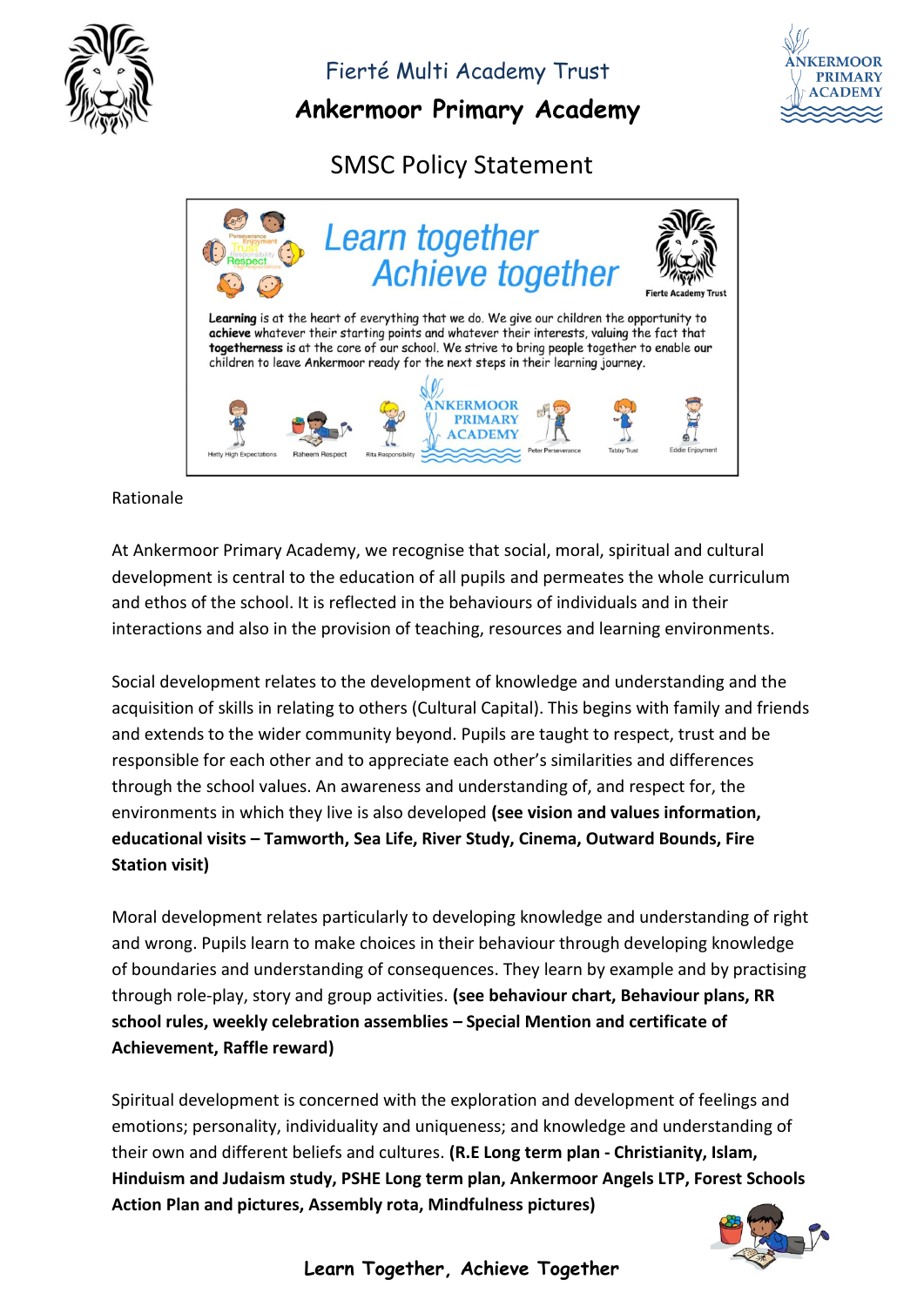

## **Ankermoor Primary Academy**



Cultural development is concerned with encountering the defining aspects of different cultures. Explorations of values, beliefs, customs, foods, artefacts and stories allow the pupils to make comparisons and develop knowledge of lifestyles and choices of others. **(School values, assemblies** - **harvest, Divali, Christmas, Easter, Eid, Chinese New Year, Church visitors, R.E lessons, Reading spine opportunities)**

# British Values Policy Statement

We promote 'British Values' through our spiritual, moral, social and cultural education which permeates through the school's curriculum and supports the development of the 'whole child'. We recognise that such development is most successful when those values and attitudes are promoted by all the staff and provide a model of behaviour for our pupils especially in line with the school's vision and values.

'British Values' have been identified as:



#### Democracy:

The ability to understand and communicate are the most important areas of learning. We ensure that pupils are given a 'voice' to communicate through cooperative learning and working together.

We empower our pupils by giving them opportunities to make choices about the things that they believe to be important. By valuing each 'voice' and by listening and responding to that voice we demonstrate that we support democracy and liberty. **(School council, House captains, Play leaders)**

#### Rule of Law:

We involve pupils in setting codes of behaviour; helping pupils to make decisions and choices that are acceptable to the school community and society at large. Pupils are helped to learn to manage their behaviour and take responsibility for their actions. Staff are committed to providing a consistent and predictable environment within the school and beyond. We can help many pupils to understand the connection between actions and consequences. This type of environment enables pupils to feel safe and secure; this in turn, promotes the optimum conditions for learning to take place **(Vision and Values, Behaviour rewards and sanctions, RR schools rules)**

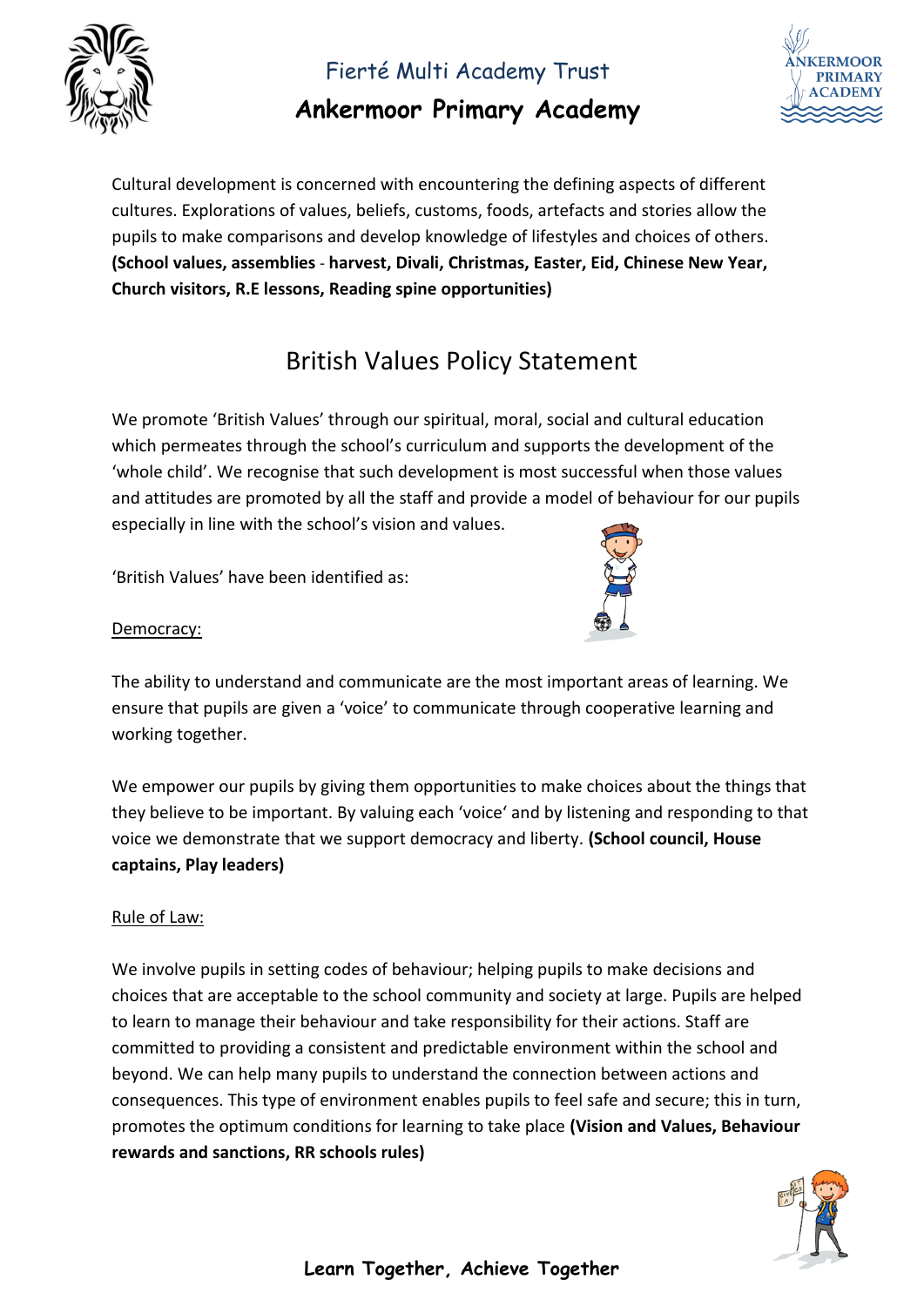

**Ankermoor Primary Academy**



### Individual Liberty:

Pupils are encouraged to become good and valued citizens. We do this by supporting each pupil to become as independent as possible. We endeavour to demonstrate that everyone has rights; this includes the right to say 'Yes' or 'No' to ideas or activities. Many of our pupils will be able to take responsibility for particular roles and to understand that with certain rights comes certain responsibilities. Learning to do things independently is an important part of learning to understand yourself. We support others by participating in charitable events such as **MacMillian, Foodbank, World Autism Awareness, World Book Day and Children in Need**. We believe that engendering a caring and helpful environment and being independent can boost and nurture a healthy self-esteem. **(Mental Health, Mindfulness, Ankermoor Angels, after school clubs)**

#### Mutual Respect:

We promote each pupil's inclusion in activities, settings and locations that are appropriate to them individually to meet their needs. Within school, pupils work with a range of people and interactions with others are always positively promoted **(Kagan groupings).** This may include working with **external coaches** during **enrichment**, theatre groups or other visitors. The curriculum is personalised and planned for pupils and may include transitioning within the range of resources and places on the site and going into the community to meet with a range of people in a variety of situations which include community events and shared participation with other schools/colleges. **(Educational visits – Tamworth, Sea Life, River Study, Cinema, Outward Bounds, Fire Station visit, Fierte Festival, Hook days, class displays, links with other settings, WOW weeks)**

We believe it is important to facilitate opportunities to be part of the community as the pupils, families and staff have much to offer in the development of community cohesion. **(Staff workshops, Inspire Workshops, Community events in school, Friends of Ankermoor, World Mental Health Day, E-Safety Week)**



#### Tolerance of different faiths and beliefs:

We are part of a school and local community where each person is respected and valued equally without regard to ability, gender, faith, heritage or race.

Cultural appreciation and development forms part of our curriculum. We place great emphasis on providing encounters and participation in events and celebrations to broaden all pupils' experiences and awareness of others. **(Black History Week, Visitor assemblies)**

Our Assemblies help all pupils to find out about themselves and others linking their lives to

#### **Learn Together, Achieve Together**